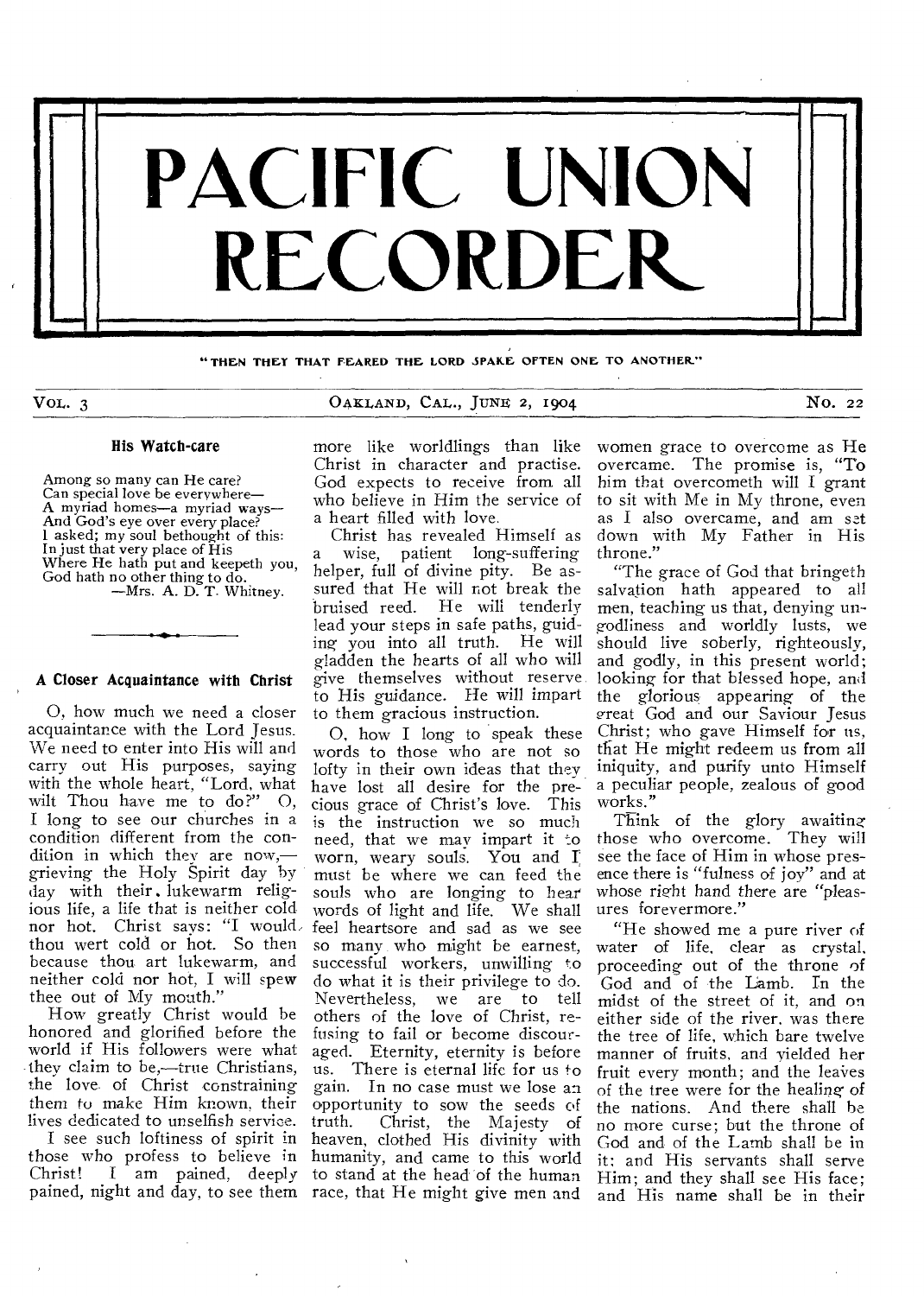foreheads. And there shall be no night there; and they need no candle, neither light of the sun; for the Lord God giveth them light; and they shall reign forever and careless and indifferent in this reever."

Ellen G. White.

# **THE FIELD**

## **Our Work in Washington**

I am grateful to my heavenly Father for the blessings that He has bestowed upon me since we left St. Helena.

I have several times gone over the land which has been purchased for school and sanitarium purposes, and all that I have seen is most satisfactory. The land resembles representations that have been shown me by the Lord. It is well adapted for the purpose for which it is to be used. There is on it ample room for a school and a sanitarium, without crowding either institution. The fine stream running through the land is a treasure more valuable than gold or silver.

Our sanitarium is to have an abundance of water free for five years. The school will pay seven cents for each one thousand gallons used.

To-day our contract with the Takoma Park Town Council for the removal of the sewer-farm was signed, and we can now go forward in carrying out the plans that have been laid. The sewer-farm is to be moved one mile down the creek. We are to have most excellent of the education given. Thus the ference is doomed to such changes, sewer facilities.

No pains or money should be spared to secure perfect sewer, arrangements in connection with our schools and sanitariums. Message after message in regard to this matter has been given to those bearing responsibilities in our institu-I have been plainly instructed that carelessness or neglect in regard to sanitary conditions, in home or in public buildings, means a withdrawal of the blessing of God. Special directions in reference to sanitary arrangements were given to the children of Israel. Every one was charged to keep his powers are to be equally taxed. Utah, so Elder Bond will finish up

lest the Lord, passing by, should to be overworked, or left to besee uncleanness, and should remove His presence from those who were spect.

A week ago we took a drive through various portions of Takoma Park, and Sister Daniells showed me the quiet and beautiful settlements near our land, half hidden by the natural forest. These settlements remind me of Oakland, Cal., as it was thirty years ago. We feel thankful that our work can be located in such a place. It seems as if this place had been waiting to be occupied by our working forces.

The situation here fills me with hope and courage. We know that the Lord desires us to go forward as speedily as possible with the work before us. This work is to be a representation of the work that can be done in other parts of the South. It is to give a clear representation of the principles held by Seventh-day Adventists.

There will be much to do in various lines, and young men and women of solid worth will be needed, who can enter the school as students when the buildings are<br>ready. Wise, experienced teach-Wise, experienced teachers will be needed,—men and women who can give the youth lessons in business lines, and who can teach them, also, how to do true missionary work. Nothing is to be neglected that will give a thorough training in right lines.

foundation of all study, the basis students will be taught to build as our membership is largely comdo not understand the truth for this time. Our young men and women should be wise unto salvation. They should know what is required of them.

The true motive of service is to be kept before old and young. The students are to be taught in such pay if they could. a way that they will develop into useful men and women. Every means that will elevate and ennoble somewhat with the pushing of the them is to be employed. They are work in some fields as had been to be taught to put their powers to planned. Elder Williams has re-

premises clean, within and without, No part of the living machinery is come useless.

Our school here is to follow the plans of the schools of the prophets. It is to be the earnest endeavor of every one to use the powers that God has given him in harmony with God's laws. Habits of order and discipline are to be cultivated. All that is done is to brace nerve and muscle and will to more resolute effort for the harmonious development of the whole being. The power that is exerted by a true, pure life is to be kept before the<br>students. This will aid them in This will aid them in their preparation for useful serv-<br>ice. Daily they will grow purer Daily they will grow purer and stronger, better prepared, through His grace and a study of His Word, to put forth aggressive efforts against evil.

Ellen G. White. Takoma Park, D. C., May 13, 1904

## **ARIZONA**

## **Our Annual Conference**

The annual meeting of the Ari-<br>zona Conference was held at Conference was held at Phoenix, April 15-21. Our numbers were not great, but the power of the Spirit was greatly felt as instruction was given by Elder W. B. White on "The Abundant Life and How to Obtain It."

The Bible is to be made the quite a number have also been upon the Rock. Many in our world posed of women whose husbands Our membership remains about the same as reported last year. Thirty-five have been added, but dropped. It seems that our conare miners or railroad men, and are not as a rule located at one place very long at a time. Many of the husbands are opposed to paying into the church work, so we get but little in tithe and donations from those who would be glad to

the best use. Physical and mental sponded to the call to labor in Our members are all of excellent courage. Sickness has interfered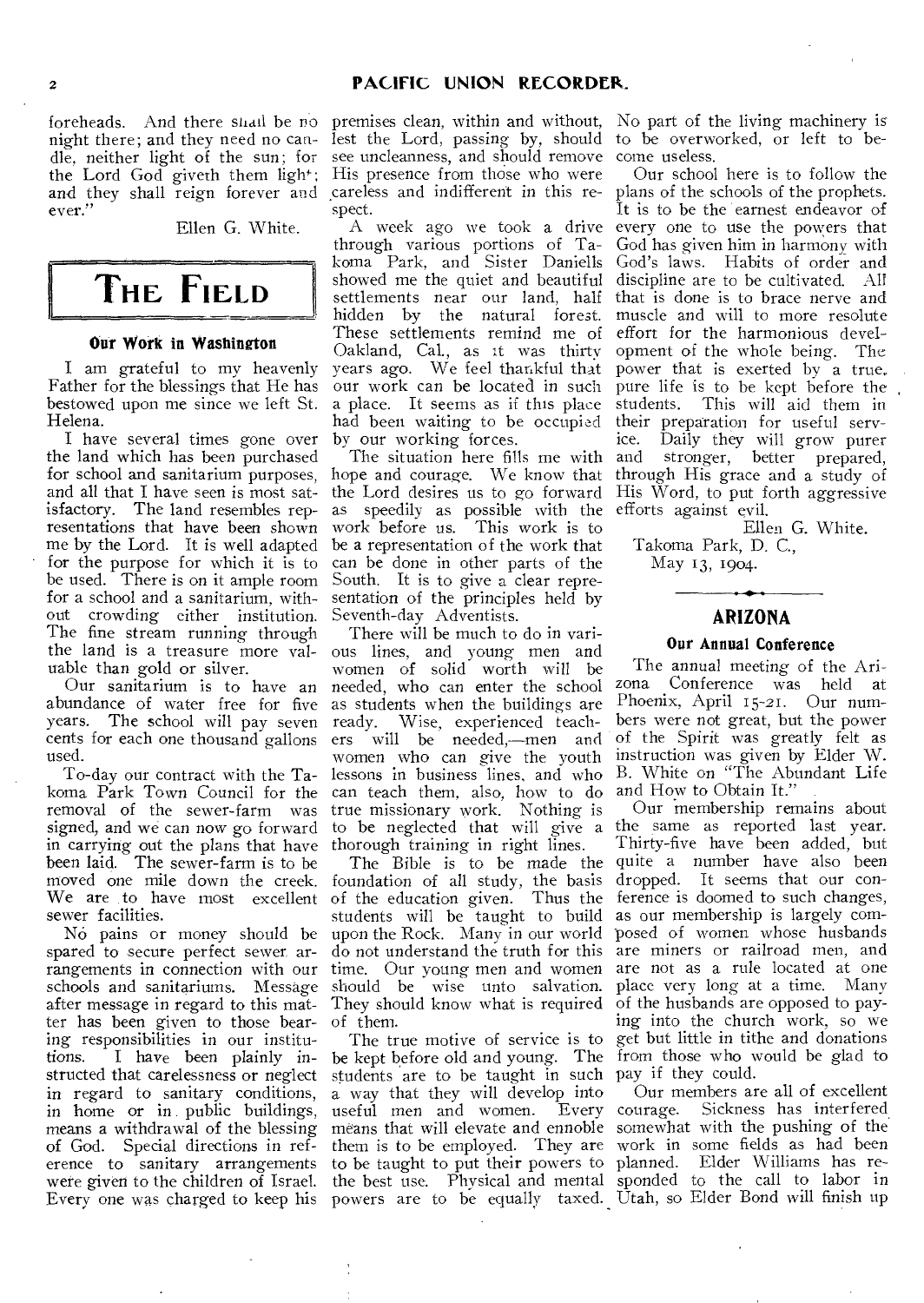the work begun by him and his wife at Buckeye. Brother B. F. Gowdy and wife have begun self-supporting work at Tucson.

By placing Dr. Bond on the conference pay-roll, it will cut us short one laborer from the field, as our means will not justify us placing another worker in Elder Williams' place at present.

It was voted that Dr. Bond be allowed a vacation for a short time, which will necessitate the writer remaining at the sanitarium till he returns. Our conference *decided*  to give the sanitarium its place in the work as the right arm of the message, making it a branch of the conference work.

The conference executive board remains the same, with the exception that Eugene A. Brown was elected to fill the place made vacant by Elder Williams' resignation.

Credentials were granted to A. J. Howard, C. D. M. Williams, J. Ernest Bond, Marcial Serna ; ministerial license to B. F. Gowdy and Mrs. Ethel Bond; missionary license to Mrs. A.. J. Howard, Mrs. Lena Williams, Mrs. M. Serna, Mrs. M. T. Poston, Mrs. B. F. Gowdy, Miss Gertrude Kern, Miss Nellie M. Brown, Miss Ida Rodman, E. C. Bond, T. L. Thuemier,<br>Senor Alejandro Ybarra, R. Senor Alejandro Ybarra, R. Acosta, Adel Sanches.

The following recommendations were adopted :—

Whereas, The Arizona Conference of Seventh-day Adventists is not at present in a position to transact legal business, having no standing before the law of this territory; and,

as our work grows and extends, an association should be in existence which can hold the title of property and conduct business in a legal manner ; therefore,

I. Resolved, That this conference take steps at this session to form such an association as soon as possible, and have it incorporated under the laws of Arizona.

2. Resolved, That the nominating committee be requested to nominate five brethren and bring their names before this conference, who may act as a board of incor-

porators, to take such legal steps conference ask the payment of a as may be necessary to form such an association.

Whereas, Our work in this territory is young and not yet very strong, and in view of the fact that the conference is to take steps to incorporate, and believing that the interests of the medical work among us can be as well conserved by its being a department of the conference, conducted and superintended by a medical board elected by the conference, affiliating also and working with the Pacific Union Medical Missionary and Benevolent Association; therefore,

3. We recommend that in the future our medical work be so conducted.

Whereas, We believe the work in this field would be advanced by our agents and societies dealing directly with our publishing house, they carrying the accounts and doing the clerical work necessary for our field ; therefore,

4. We recommend that we turn our tract society stock over to the Pacific Press, if suitable arrangements can be made, close our accounts, and hereafter deal directly with them for all supplies necessary to carry forward the missionary work in our conference.

5. Resolved, That we as a conference will co-operate with the Pacific Press in extending our book, tract, and periodical work in this field, by such plans as may be agreed upon by the conference committee and publishing house.

Whereas, It seems desirable that sion at Healdsburg, Cal., and that 6. Resolved, That we are in sympathy program outlined by the Pacific Union Conference at its late sesthis fall and winter we will put forth renewed efforts with our books, tracts, and periodicals to reach the hearts of the people of this territory with present truth.

Whereas, The Lord has plainly spoken with reference to the importance of maintaining church schools for the education of our children; and,

Whereas, It has been in the past very difficult to raise the necessary means for the maintenance of these schools ; therefore,

second tithe by all our people, twothirds of which shall be paid into the conference treasury for the support of our schools, and the remaining one-third be retained in the church to be used as may seem best by vote of the church. And be it further recommended that we request all our conference laborers to present the matter of the second tithe to all our people in the conference, and to urge a faithful payment of same.

## YOUNG PEOPLE'S WORK

Whereas, The Lord is calling especially upon the young people of the Seventh-day Adventist Church to enlist in the work of the Third Angel's Message ; and,

Whereas, Through messages from the Spirit of God, the young are urged to organize themselves for active missionary work; and,

Whereas, A large proportion of, the young are being drawn away from the truth and the work to the world ; therefore,

8. We recommend that more earnest labor be put forth in behalf of the young people, in the following ways :—

(a) That parents everywhere be urged to study the needs of their own children and young people, and to seek to revive the true home spirit of. love, confidence, and fellowship.

(b) That our Sabbath-school officers, conference Sabbath-school secretary, and superintendent of young people's work endeavor to co-operate *as* fully as possible with the general officers of the young people's department of the General Conference.

(c) That our church schoolteachers be invited to take special interest in the young people•of the respective churches to which they are called.

(d) That our ministers and church elders seek in every way consistent with the general good of the church to so arrange the services of the church as to make them more interesting to the children and the youth.

7. We recommend that we as a church officers to encourage the (e) That greater effort be made<br>by both conference and local both conference and local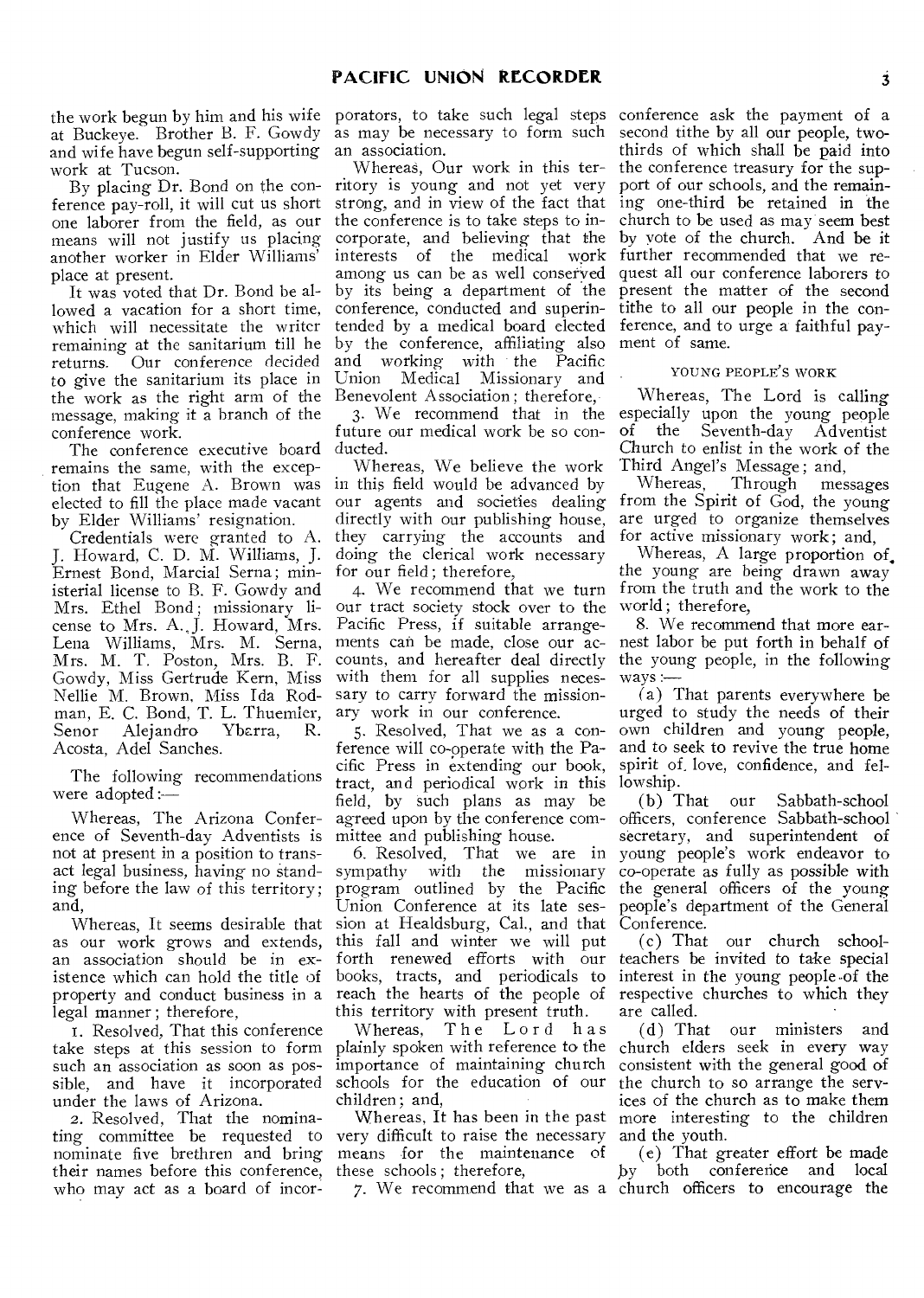young people to organize themselves according to the plan laid down by the Spirit of prophecy.

Whereas, Our work among the Mexican people of the territory field yearly and also local campis hindered, because of lack of suitable places to conduct services; ment of the cause of God; thereand,

Whereas, A large per cent of our population is Mexican ; therefore,

9. Be It Resolved, That we petition the Pacific Union Conference to increase our appropriation to the amount of the price of a new tent, like the one we now have, 24x36, that we may have a tent to use in call Elder and Sister Williams to the Spanish work.

Whereas, It is very desirable that our Union Conference organ, the "Pacific Union Recorder," have as wide a circulation as possible, in order that it may accomplish the most good ; and,

Whereas, The first of June the "Recorder" is to become a weekly issue, giving especially reports from the field; therefore,

io. Resolved, That we approve of the proposed change and pledge our support in the line of extending its circulation in the conference ; and that we, as laborers, will endeavor to contribute in making the "Recorder" interesting by furnishing frequent reports of our labor.

Whereas, In the providence of God, the medical missionary work has been established among us ; and,

Whereas, This work is related to the Third Angel's Message as the right arm to the body, in meeting the needs of the people and preparing them to be sanctified through the truth ; therefore,

1. Be It Resolved, That we give our hearty support to this branch of the work, by educating the people in health and temperance lines, and in Ogden. Brother Chas. Nelson, by urging them to co-operate with of Logan, also reports the bapthe sanitarium in its work throughout the field; and that as soon as possible arrangements be made for ference committee it was decided conducting schools of health in our churches, that the people may be the summer's campaign. Brother rational treatments.

church, and assisting greatly in the promulgation of present truth ; and,

Whereas, We believe that in this meetings would be for the advancefore,

12. Resolved, That the executive committee be urged to give this matter careful thought, and, if deemed best by them, to take such steps as are necessary to create a fund for this line of work.

Whereas, God has seen fit to labor in another field; therefore,

13. Resolved, That we express to them our thanks for the work they have done in this conference, and wish them God's blessing in their new field.

Whereas, God, by His Holy Spirit, has blessed our work, and peace and harmony have prevailed during our conference session: therefore,

14. Resolved, That we express to Him our thanks for these blessings, and determine that during the year to come we will work more earnestly for the salvation of souls than we have done in the past,

> A. J. Howard, president, M. T. Poston, secretary.

> > **UTAH**

## Tremont

Since my last report a general meeting has been held at Salt Lake City. Elder W. B. White rendered valuable assistance at this meeting, at the conclusion of which three were baptized and united with the church. Two souls have recently been baptize .I tism of one sister at that place.

instructed in hygienic cookery and A. G. Christiansen is to follow up Whereas, Camp-meetings among Ephraim in Sanpete County. this people have ever been, 'n Brother Alfred Whitehead w:11 the providence of God, a great make Richfield, in Sevier County, factor for good in our work, the center of his work for the strengthening and building up the coming year. It was also rec-At a recent meeting of the conto place three tents in the field for the effort made last winter at<br>Ephraim in Sanpete County.

onimended that Elder C. D. M. Williams, who expects to connect with the work in Utah about June 1, make Provo and Utah Counties his field of labor, and prepare the way for our state campmeeting to be held at Provo August 10-17. The writer and Brother Chas. Nelson will make Boxelder County, thirty-five miles north 'of Ogden, their field of labor for the coming season.

At present we have located our tent at Tremont, a little rural village in the center of the county. There are not more than fifteen families in this village, but within a radius of four miles there are perhaps one hundred families. We hope to be able to get the truth, by all the means at our command, before this people. At our first meeting the tent was well filled with attentive listeners. The but sv season of the year is now on in these communities and it remains to be seen what the results will be, but we ask the prayers of God's people in behalf of our efforts in this part of the harvestfield.

W. A. Alway, President.

Tremont, May 26.

## **UPPER COLUMBIA**

#### Notes

Elder J. M. Willoughby and T. L. Copeland spent Sabbath and Sunday, May 14 and 15, with the churches at North Yakima and Natchez, in the interests of the educational and missionary work. On Sabbath two girls went forward in baptism. A young people's society was organized at North Yakima, with twelve members. The interest at these places seems to be growing, and an urgent call was made for workers.

Elder G. A. Snyder, Prof. J. L. Kay, and Mrs. W. F. Martin and two daughters, left last week to attend the camp-meeting at Tacoma, Wash. Professor Kay will attend the camp-meeting at Corvallis, Ore., and then return to the<br>Colfax camp-meeting. Elder Colfax camp-meeting. Snyder will remain in Western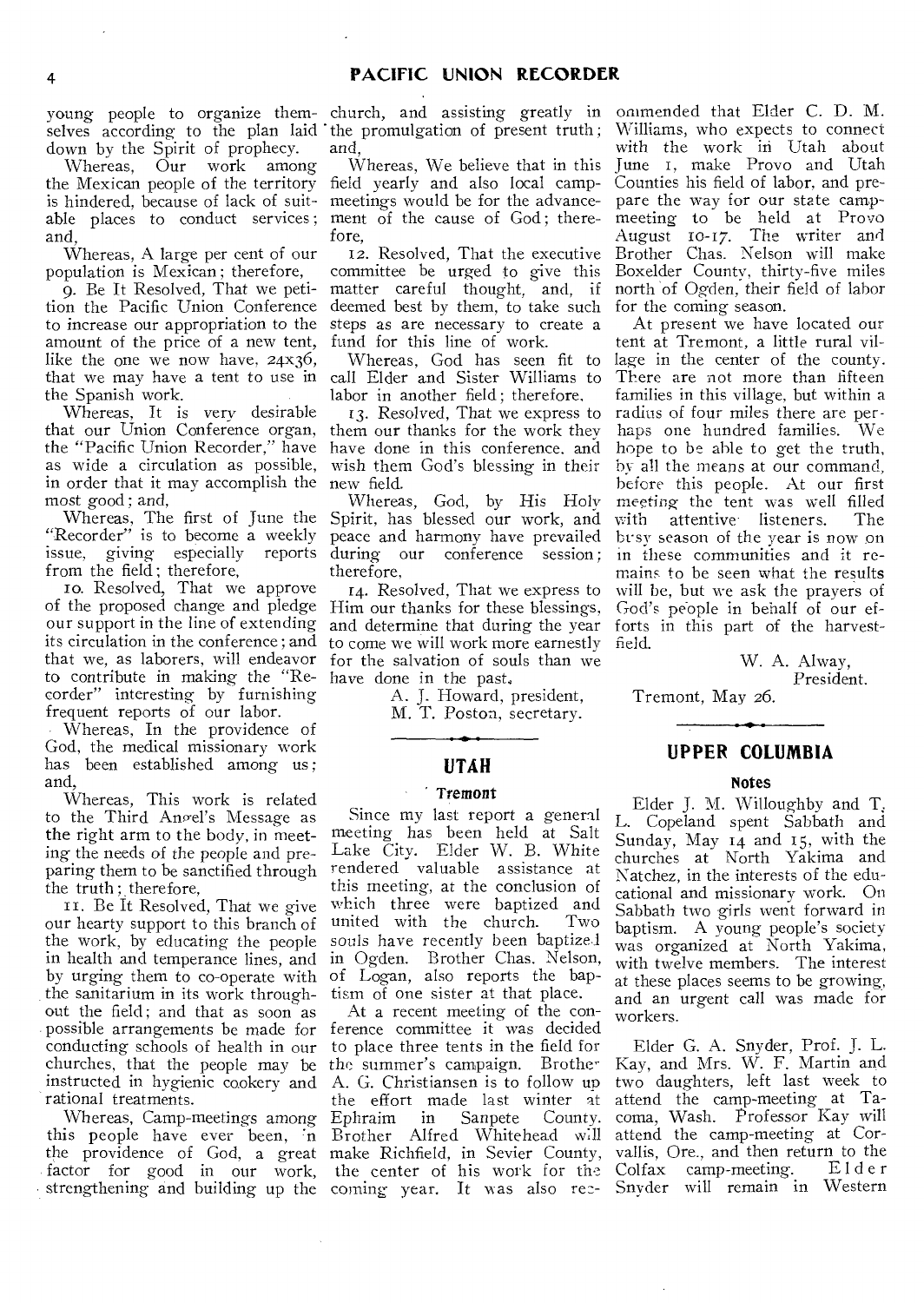Washington Conference to push the "Object Lesson" work. Martin will also remain in western Washington to accompany her husband in the tent work.

Brother L. B. Ragsdale started Sunday, May 22, to Moscow, to enter his field to canvass for "Great Controversy." He will be joined by Brother Sergeant of that place. Brother Garner is leaving to-day, May 23, for his field in Nez Perces County, Idaho, for his summer's work in the book work.

Elders A. J. Breed and J. M. Willoughby started on an extended trip to visit Colfax, Moscow, Lewiston, and such other places as time will permit before the Colfax meeting.

Brother A. R. Starr, of North Yakima, is erecting a commodious dwelling in that city. Brother Starr will open treatment rooms in the city in the near future.

That children can succeed in canvassing is proved by one little boy, ten years old, who took eleven orders for "How a Little Girl Went to Africa," in one day, in College Place. Should not this encourage work in Douglas County. older ones to try canvassing for some of these small books in their neighborhood?

Again we are greeted with the. chimes of wedding bells, announcing the marriage of Miss Alice Nelson to Mr. William Reith, May 24, 1904, at Columbia, Wash. Both were formerly students at Walla Walla College, and will be be of a higher grade than usual. remembered by a host of friends.

The educational department of the Upper Columbia Conference desires to secure the names of all<br>Seventh-day Adventist teachers Adventist teachers who are engaged in public school work. The names and addresses should be sent to the secretary of the department, Mrs. J. L. Kay, College Place, Wash.

A church school-teachers' institute will be held at College Place, Wash., Aug. 17-30, for the benefit of the teachers of the Upper Columbia Conference. Further an- them. nouncements will appear later.

Young people's societies have re- us who is a physician and a member and Cambridge.

## Canvassers' Notes

Most of our canvassers are now in their field or on the way. The prospect is encouraging. Brother C. H. Allen has just reached us as it is in the Word of God. with his first week's report of  $\Delta$ llen is canyassin $\sigma$  in Garfield which He surrounds us. County.

During the past week I spent a little time canvassing in the country near College Place, and while I found a number of our books in many of the homes, yet I received \$30.75 worth of orders in about two days. I also found some who were quite interested in the truth. From my experience in other fields, I am confident that we have a most excellent field in this conference in which to work.

Prof. L. J. Hughes, of College Place, is among those who will devote their time during vacation to the interest of this noble branch of the Lord's work. He will be at

T. G. Johnson.

#### Sanitarium Items

The year 1904 is opening up with bright prospects for the Spokane Sanitarium. The patronage so far during the year has been larger than we have ever had before, and the class of patients also seems to

A number of improvements that Piano Duet: "Pas Redouble" have been going on around us have been helpful to us in our work. A Presentation of Diplomas new car line running through the city, coming to our front steps, has brought us a large city patronage that we did not enjoy before. Other improvements on the part of the city, in the construction of a large stand-pipe a few rods back of us, and of a sewer in our neighbor-praise, commendation, and exhood, are all of value to our plant travagant expressions which so and property. These improvements are completed now, and we are beginning to realize the benefits from ing, to feel that they have acco n-

We have recently had a lady with life are left behind.

cently been organized at Caldwell of the Dutch Reformed Church. She was a missionary for a number of years in the East Indies. She has been with us a few weeks now, and says that she will never be able to again observe Sunday conscientiously.  $\cdot$  We trust that she will soon take her stand for the truth

\$79.85 worth of orders taken in courage, and we have nothing but about four days. He is of excellent thankfulness to our heavenly courage in the good work. Brother Father for His blessings, with Our workers are all of excellent

S. Yarnell, M. D.

#### Annual Commencement of Walla Walla College

The ninth annual commencement of Walla Walla College was held Sunday evening, May 8, in the college chapel. The seating capacity was taxed to its utmost to accommodate the patrons and friends of the institution.

The class of 1904 consisted of Harold Kinney and Jesse Miller, Commercial Course; Ethel Worthen and Guy Wolfkill, Scientific Course; Irene Kelley, Normal Course; Lydia Kime, Stenographic Course; George Casebeer, Ministerial, Course; Gertrude Giles, Eva Kinney, Eva Nield, Viola Spence, Vina Traner, and Burdette Wilson, Nurses' Course.

The exercises of the evening  $were :=$ 

Chorus: "He Shall Come Down Like Rain"

Invocation Prof. J. L. Kay Address Elder W. A. Spicer

Misses Conard and Lewis

President C. C. Lewis Quartette: "The Boatman's Good Night"

Benediction President C. C. Lewis

The address by Elder Spicer was indeed timely and to the point. There was a noticeable dearth of often cause those entering the world from an institution of learnplished all and the difficulties of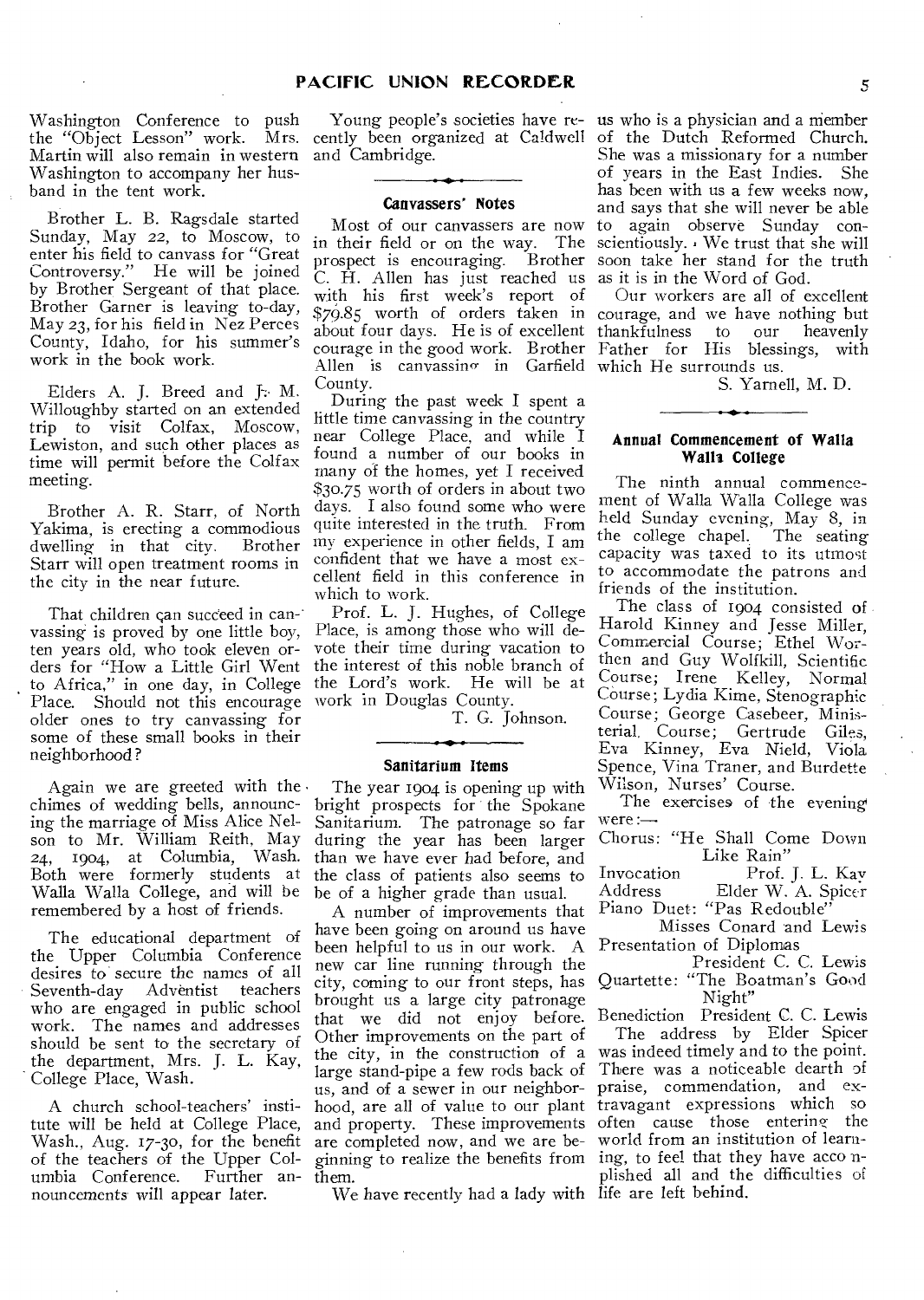Two members of the class were not in attendance at the exercises. One, Miss Ethel 'Worthen, was called away by sickness some time before the close of the year. The other, Mr. Burdette Wilson, was busily engaged in nursing in a distant part of the state.

The class exercises and reception were held Monday evening. An interesting program, followed by a farewell reception, occupied the evening. Several papers on topics closely connected with the closing message for this time were read by members of the class.

As to the future work of the individual members of the class but little is known at present; we learn, however, that Mr. Casebeer will shortly go to the South American field to help in carrying forward the message there. We hope others will soon connect themselves with the work in different places to hasten on the end of all things earthly.

Ralph Conard.

## **CALIFORNIA**

## Bakersfield and Lemoore

In company with Brother A. J. Morton we pitched a tent and began meetings in Bakersfield, March 3o. A carnival was held in town the first week, and men shouted themselves hoarse endeavoring to excite the young into sin and to spend their money for delusions and the beholding of iniquity.

Slowly the attendance at our meetings increased till we had a fair hearing and interest. On account of our tents and chairs being required at the Oakland camp-meeting we were compelled to close before we had finished the course of meetings.

The good Spirit of God was present from the beginning to impress hearts. A few souls promised to obey God and keep all His commandments. Also one requested baptism. At our last meeting almost the entire congregation expressed their belief in the message as presented, by a rising vote.

We promised to return after camp-meeting and after the hot season, and carry on to completion the good work begun.

Also the healing power of God was manifested and His promise verified that "the prayer of faith shall save the sick." One of our sisters, who had been told by two physicians that nothing- could be done for her—that she must soon die--called for the elders of the church to pray for her according to James 5:15, that her life might he spared to labor for the salvation of her family. The Lord graciously heard prayer, and honored His name by immediately restoring her to health, for which. we all praised the Lord. It was this sister's daughter who asked for baptism.

After shipping our tents , to Oakland, we spent Sabbath and Sunday with the Lemoore church. The good Spirit of God rested on the congregation. During the discourse hearts were made tender, and thirteen souls came forward for prayers, seven of whom were received into church fellow-ship. At 3 P. M. we had the privilege of leading six of these dear souls into the water and burying them with their Lord in baptism, thus making twenty-four who have united with the church within the last two or three months.

We are now located on the Oakland camp-ground, and greatly enjoy greeting old friends of like precious faith, and expect to see the best camp-meeting we have ever experienced. As the people gather from different parts of the state we are reminded of the time soon to come when the people of all generations shall gather around the great white throne praise our Saviour forevermore. May we all have a place in that glorious gathering.

*C.* M. Gardner.

## Annual Meeting

The thirty-third annual meeting of the California Conference of Seventh-day Adventists and the eighth annual meeting of the California Conference Association of Seventh-day Adventists, a cor-

poration, is called to meet at  $qA$ . M., June 1, 1904, at Bushrod Park, Oakland, California, for the purpose of electing the officers and executive committee of the conference, the directors of the California Conference Association of Seventh-day Adventists, and the transaction of such other business as may properly come before the meeting. Each organized church is entitled to one delegate, and an additional delegate for every twenty members.

California Conference S. D. A.

A. S. Kellogg, vice-president,

J. D. Rice, secretary.

California Conference Association S. D. A.

C. H. Jones, president,

M. H. Brown, secretary.

#### Bishop

While we can not report large numbers embracing the truth in this part of the field, we do rejoice that the truth and the Holy Spirit have taken hold upon a few hearts. On Sunday, the 15th of May, we baptized four souls in accordance with the command of<br>the Saviour. One was a re-One was a rebaptism. Two others were almost persuaded to go forward in the same, one of whom has gone to the sanitarium for treatment.

The Lord has come especially near to us in our meetings of late, and we praise Him for His goodness to us.

We believe others will yet embrace the message in this valley.

We go to the camp-meeting, praying the Lord's blessing upon the believers in this part of the field, as well as upon His people who gather in His name for the conference and camp-meeting.

A. J. Osborne.

#### Sowing Seed

From a letter just received from Ira Workman, one of our canvassers, who is working in Siskiyou County, we quote the following:—

"Enclosed please find report for last week. Had a good experience last Sunday at Delamar,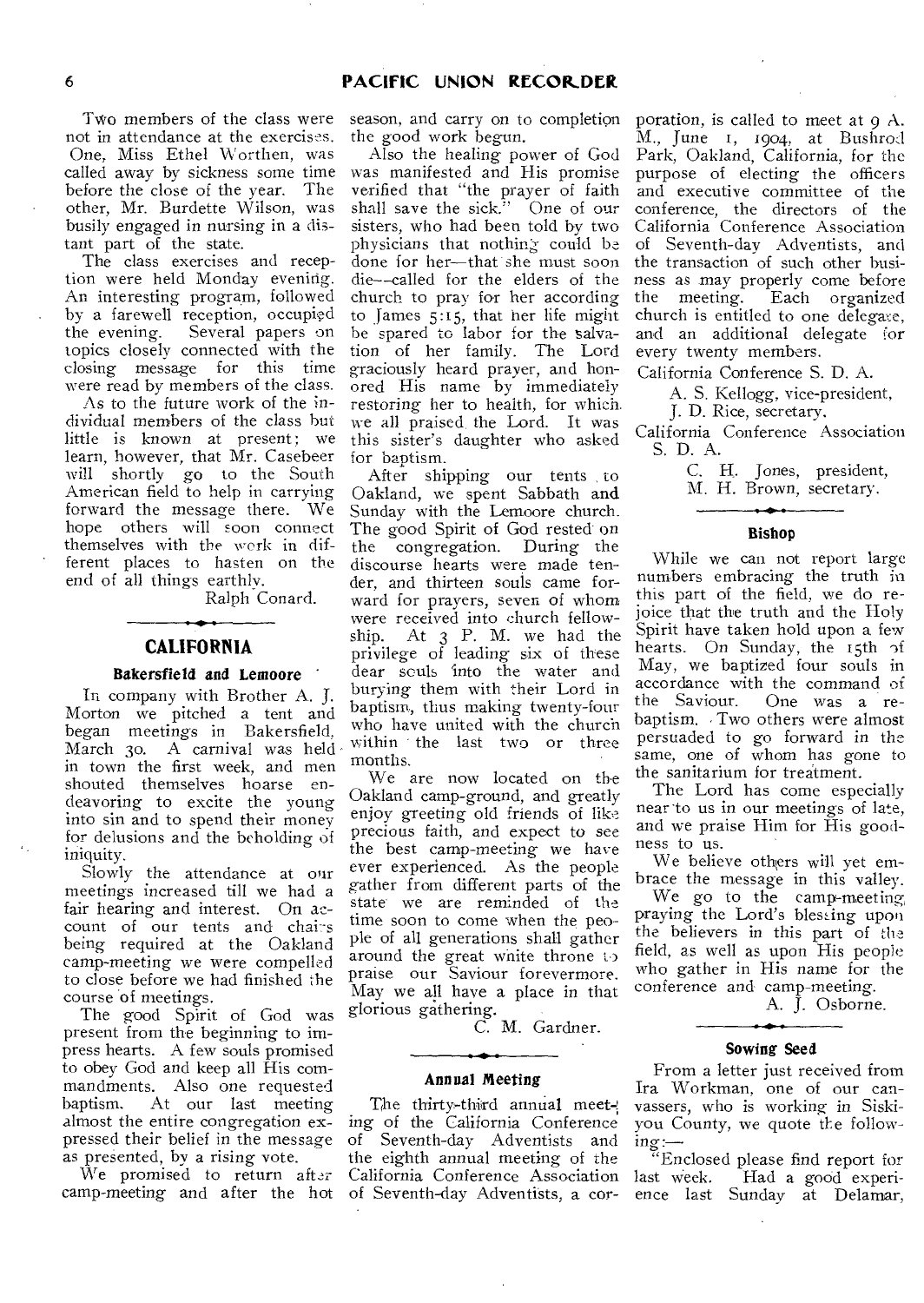showing what the Lord can do. Began work at 7 A. M., worked 11 hours, and secured 15 orders<br>for 'Home Handbook.' Total for 'Home Handbook.' Total value, \$81.25."

This report may contain a valuable hint to some of our canvassers who have taken it for granted that they can work only five days in the week.

We are in receipt of an en-<br>uraging letter from Sister couraging letter from Phoebe Press, one of our workecs in San Francisco.

During 377 hours of work, she sold  $3.483$  "Signs" (886 being the "Capital and Labor" number of the "Signs"), 16o books, 951 "Pacific Health Journals," 71 "Life Boats," found fourteen persons desiring Bible readings, took eleven subscriptions for papers.

If it is possible for a frail woman to do this amount of work, what should not our able-bodied young men and women do? "Not by might, nor by power, but by My Spirit, saith the Lord of hosts."

Are there not many of our young people who would he glad to sell "Signs," "Pacific Health Journals," and take subscriptions for some of our small books?

For full particulars address California Tract Society, 306 San Pablo Ave., Oakland, Cal.

#### Notice

Notice is hereby given that the first annual meeting of the Pacific Educational Association will be held on Tuesday, June 21, 1904, at nine o'clock, A. M., in the South College Building, Healdsburg, Cal., for the purpose of electing a board of seven directors and transacting any other business that shall lawfully come before the constituency.

M. E. Cady, president,

H. G. Lucas, secretary. Healdsburg College.

#### "Encouraging Words"

A letter from one of our agents, Brother Wm. C. Hopkins, contains the following encouraging words

"You may send me twelve copies of 'The Story of Daniel.' I am taking orders for 'Great tary, the latter being also the con-Controversy, and am selling the ference secretary and treasurer.

small books as I go from house to house. I met  $\overline{B}$ rother  $\longrightarrow$  at . He had thirty-five copies of `Our Paradise Home' with him. I bought them all.

"On my way here from -, Ore., I stopped at a few towns, and sold nearly all of them at one place. I called at seven houses in one-half hour and sold six books. At another place I called at eight houses in one-half hour and sold six. Amount of sales in one hour, \$6.00.

In the evening, after supper, I sold a small book. I can sell small books at once and get my money, and at the same time take orders for the large books."

## **WESTERN WASHINGTON**

#### On the Western Washington Campground

The camp-meeting is in progress at this place, and an excellent occasion is being enjoyed. The Spirit of God is working powerfully in the camp, and souls are surrendering to God and are finding peace in believing.

The camp is beautifully situated in an oak and fir grove, well covered with grass, near to the depot, and electric lines. It is one of the most beautiful campgrounds we ever have seen. Eighty-one tents are up and in them two hundred and twenty people are camping. The laborers from abroad who have spent more or less time on the ground are: Elders J. N. Loughborough, W. A. Spicer, H. W. Decker, Geo. A. Snyder, J. L. Wilson, Dr. W. B. Holden, Prof. J. L. Kay, and the writer.

An excellent spirit of union and harmony is in the conference, and all actions have been passed by a unanimous vote of the delegates. Elder E. L. Stewart has been reelected president of the conference, with about the same committee as last year. The Sabbathschool, church school, and young people's work have been consolidated into an educational department, with a field and office secre-

The conference voted that Elder T. H. Watson should spend the coming year among the Indians in the Fort Simpson region in British Columbia, they paying half of his salary and expenses. The Upper Columbia Conference has also donated \$200 from its treasury to this work. If other conferences on the Coast will now assist this work a little, Brother Watson can be supported a year among this people who are loudly calling for the truth.

The weather has been all that could be desired during the meeting, and a deep spiritual interest has been manifested in all the services. The preaching has been of a straight, plain, decided nature, calling the attention of the people to the times in which we are living, and the need of a thoroughly consecrated life, that God's power may be seen in our labors. The people have responded to this message and many, we feel, are being led to a higher, better life. W. B. White.

South Tacoma, May 23.

Brother James R. Smith, of Seabeck, Wash., gives some of the interesting experiences he has had in doing missionary work:—

"A school-teacher wished to stay with us one night. During the evening he was looking at Brother Belden's picture of the falling stars. This led to an interesting conversation and a Bible reading on the subject of Christ's second coming. I showed him 'Bible Readings,' and he promised to take a copy: I also called his attention to 'Object Lessons,' stating its mission. He paid for a copy in advance, and I agreed to deliver the book. He was much interested in 'Great Controversy' and said he wished also to purchase it later. He said he had been under conviction for some years. I usually take some of our periodicals with me for distribution when I go to do my trading. I am not able to canvass much of the time, but I do what comes to me and try to improve every opportunity."